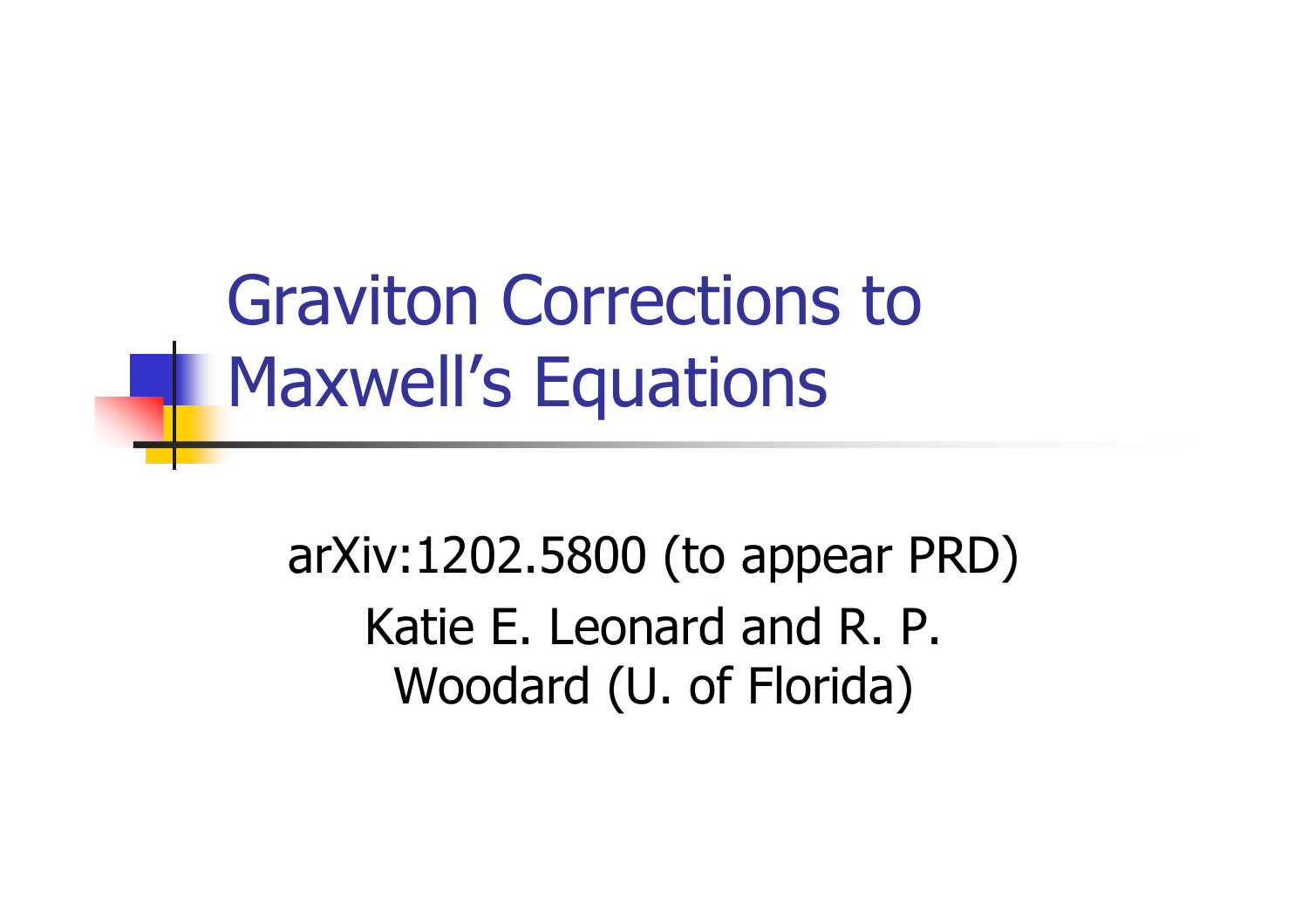#### Classical Maxwell's Equations

- $\boldsymbol{\partial}_{\nu}$  $_{\nu}$  [√-g g $^{\nu\rho}$  $\bm{\mathsf{g}}^{\mu \sigma} \bm{\mathsf{F}}_{\rho \sigma} \bm{\mathsf{J}} = \bm{\mathsf{J}}^\mu$  $_{1.}$  Photons (J $^{\mu}$  = 0)
	- $\blacksquare$   $\blacksquare$   $\blacksquare$   $\blacksquare$   $\blacksquare$   $\blacksquare$   $\blacksquare$   $\blacksquare$   $\blacksquare$   $\blacksquare$   $\blacksquare$   $\blacksquare$   $\blacksquare$   $\blacksquare$ i
- 2.Static point charge  $(J^{\mu} = q\delta^{\mu})$  $^{\mu}$ <sub>0</sub> $\overline{\mathcal{O}}^3$ (x))

$$
\bullet \quad A_0(t,x) = q/[4\pi r]
$$

- 3.**Instantaneous dipole**<br>July 10 = - Acthola 53cx 1
	- × J $^0$  = -θ(t)pʲ $\partial$ <sub>i</sub>δ $^3$ (x) , Jʲ = pʲδ(t)δ $^3$ (x) i
	- $F_{ij}(t,x) = -1/2\pi \left(\partial_i p_j \partial_j p_i\right) \theta(t)$  $\blacksquare$  $\pi$  $\pi$  (∂<sub>i</sub>p<sub>j</sub>-∂<sub>j</sub>p<sub>i</sub>) θ(t) δ(r<sup>2</sup>—t<sup>2</sup> 2)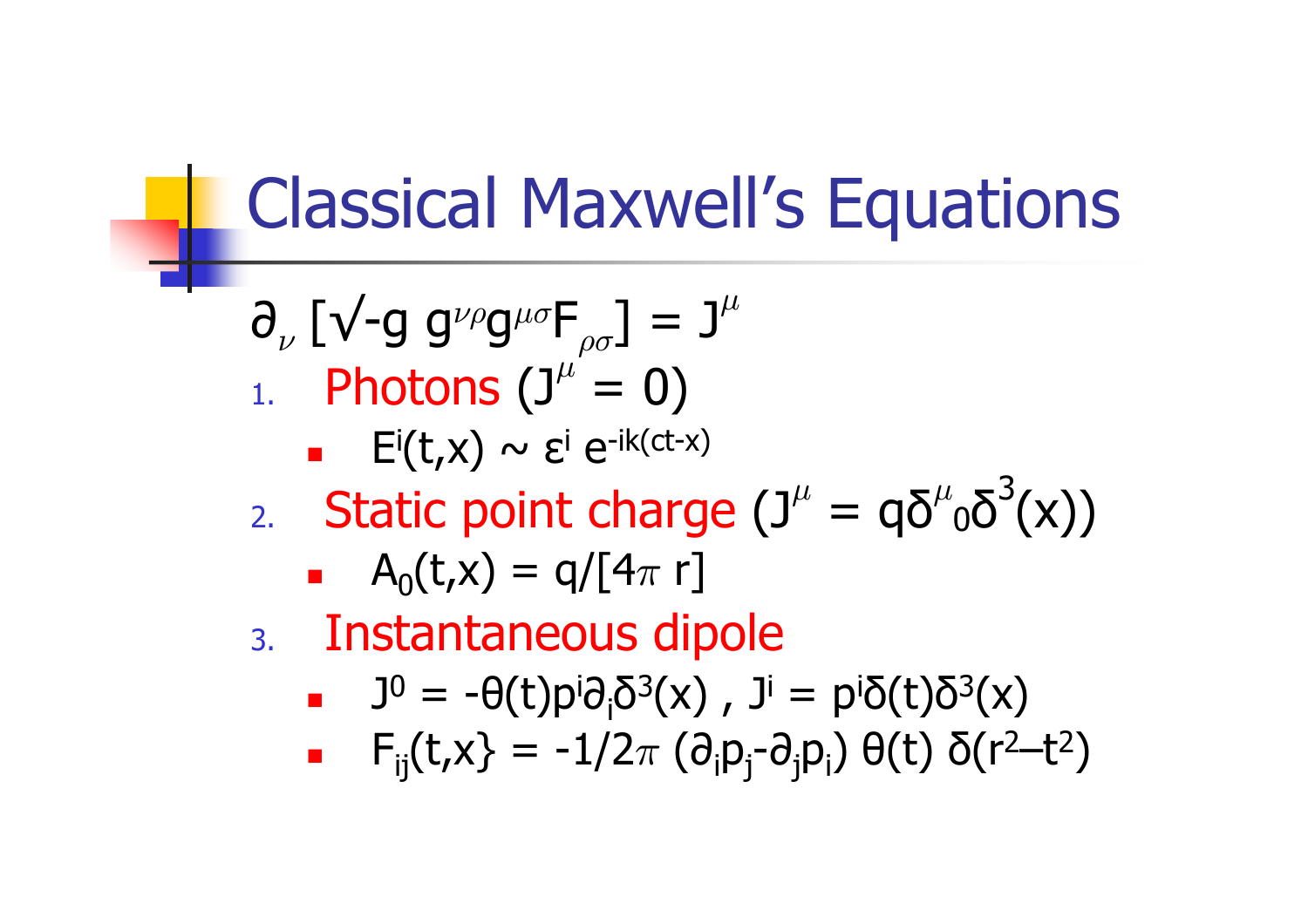# Quantum Effective Field Eqns

- **Service Service**  $\blacksquare$  For S[φ]  $\rightarrow \Gamma[\phi_{\text{cl}}]$
- **Exact Heisenberg Eqn**  $\delta S[\phi]/\delta \phi(x) = 0$ <br>Want  $\delta S(x) = \epsilon W[\cos(x)]$
- **Service Service**  $\blacksquare$  Want  $\phi_{\text{cl}}(x) = \langle \Psi_{\text{L}} | \phi(x) | \Psi_{\text{R}}$ >
- $\bullet$  δΓ[φ<sub>cl</sub>]/δφ<sub>cl</sub>(x) =
	- <Ψ<sub>L</sub>|δS[φ<sub>cl</sub>+Δφ]/δφ(x)|Ψ<sub>R</sub> >
	- $\blacksquare$  Assuming  $<$  $\blacksquare$  Assuming  $<\!\Psi_{\sf L}|\Delta\phi(x)|\Psi_{\sf R}\!\!> = 0$
	- $\blacksquare$ **•** Propagators & vertices in  $φ_$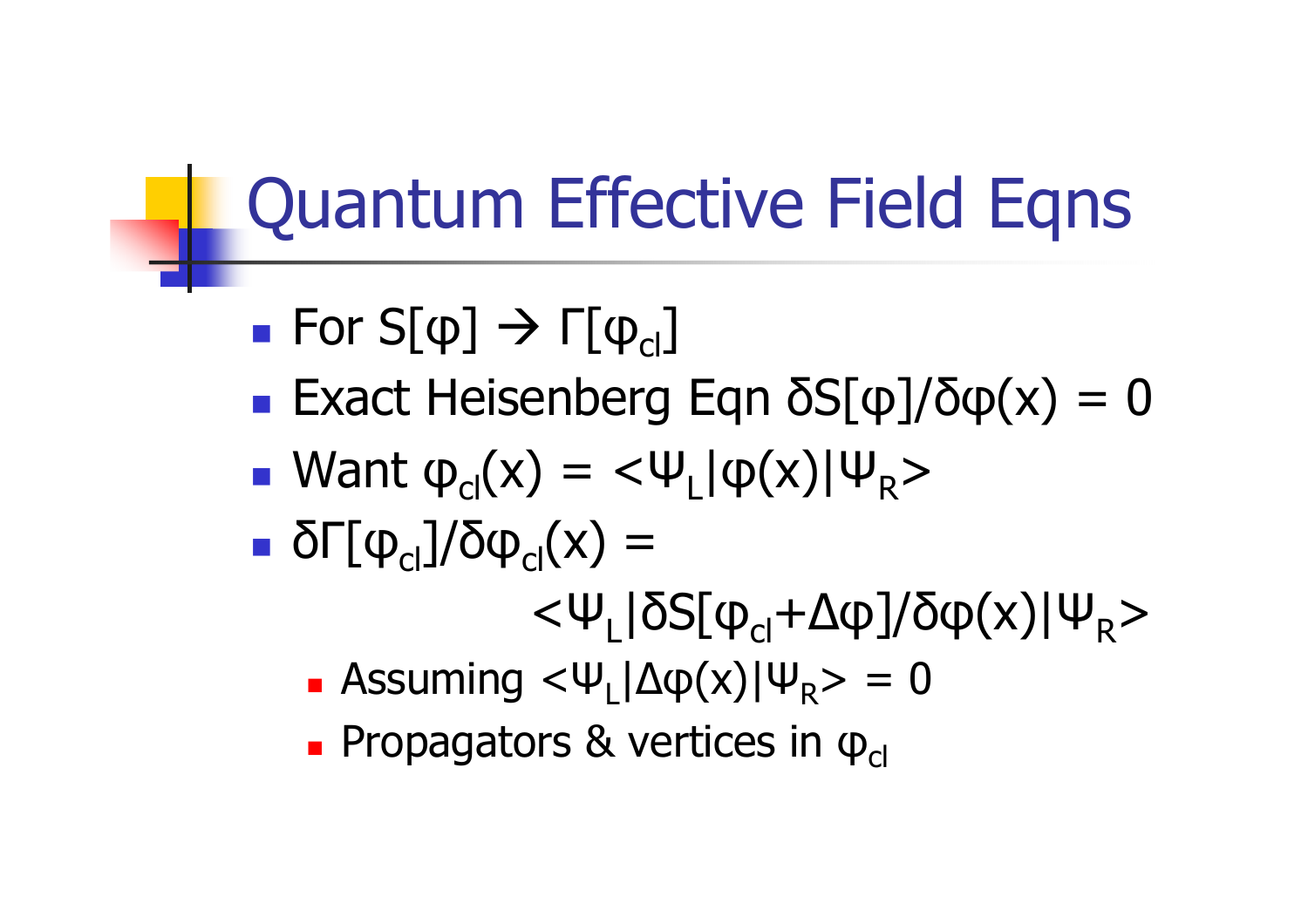#### Different Choices for ΨL & ΨR

- In-Out  $\rightarrow \Psi_{L,R}$   $\sim$  free as t  $\rightarrow \pm \infty$ <br>= Right for scattering
	- ∎ NUIIL **Right for scattering**
	- o, **But neither real nor causal**
- $\blacksquare$  In-In  $\blacktriangleright \Downarrow_{\mathsf{L}}$  $_{\mathsf{L}} = \mathsf{U}$ R $_{\rm R}$  ~ free as t  $\rightarrow$  -∞<br> $_{\rm u|cal}$ 
	- ∎ botn real and **Both real and causal**
	- o, Read off from in-out with Schwinger-Keldysh
- T. ■ Hybrid ラ Ψ<sub>L</sub>  $_{\mathsf{L}}$  = Ψ R $R_{\rm R}$  at t = 0
	- Start Interaction Start interactions at  $t = 0$
	- o, **Perturbatively correct initial state**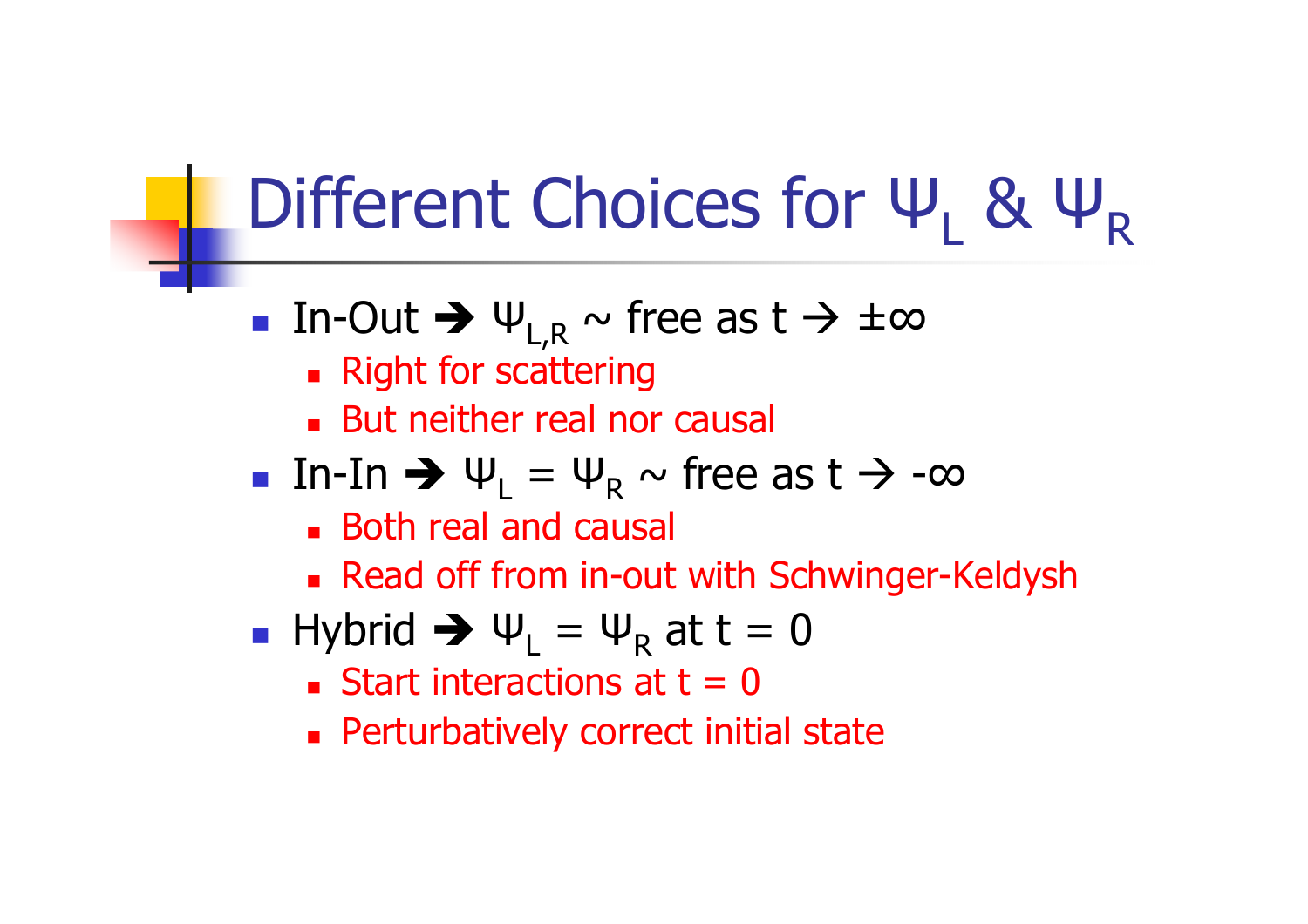### Quantum-Correcting Maxwell

- $∂<sub>ν</sub>[√-g g<sup>νρ</sup>g<sup>μσ</sup>F<sub>ρσ</sub>(x)]$  $+ \, \int\!{\rm d}^4{\mathsf x}'\llbracket^{\mu}$  $\mu\textsf{\textsf{m}}\nu\textsf{\textsf{j}}(\mathsf{X};\mathsf{X}')$   $\mathsf{A}_{\nu}(\mathsf{X}') = \mathcal{J}^{\mu}(\mathsf{X})$ 
	- ×  $\blacksquare$  1PI 2-pt function: i[ $^\mu$  $^{\mu}\mathsf{\Pi}^{\nu}](\mathsf{X};\mathsf{X}')$
	- $\blacksquare$  1PI 1-pt function:  $\mathcal{J}^\mu(\mathsf{x})$
- **Service Service Specialization to flat space** 
	- $\Box$   $[^{\mu} \Pi^{\nu}](X;X') = (\eta^{\mu\nu}\partial^2 \partial^{\mu}\partial^{\nu}) \ \Pi(\Delta X^2)$
	- $\bullet$   $\partial_{\nu}F^{\nu\mu}(x) + \int d^4x' \Pi(\Delta x^2) \partial'_{\nu}F^{\nu\mu}(x') = \mathcal{J}^{\mu}(x)$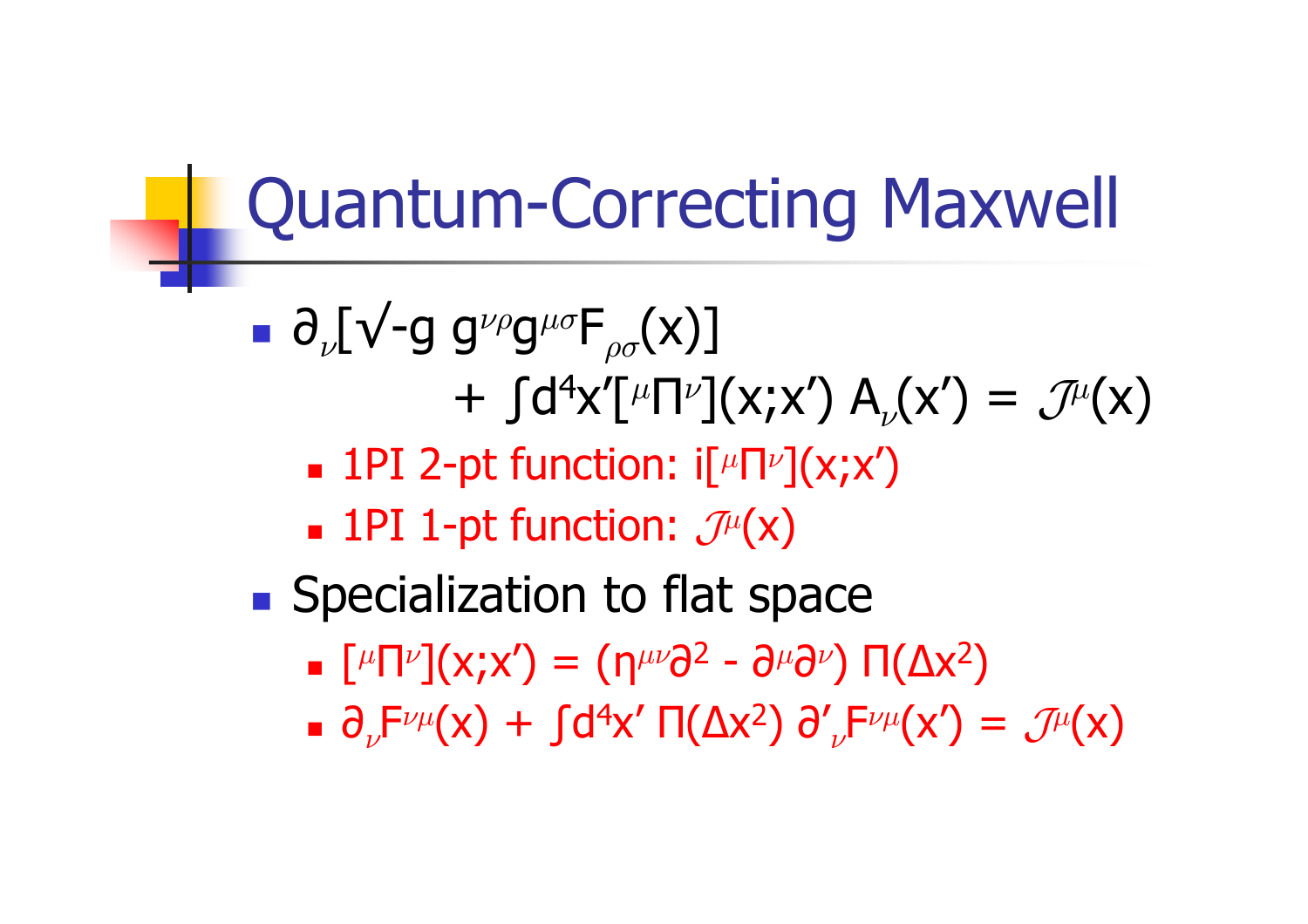# Perturbative Solution in κ $^2 = 16\pi$ G

- **Service Service Expand everything in powers of**  $\kappa^2$ 
	- $\blacksquare$  F $^{\mu\nu}$  = F $_0$  $^{\mu\nu}$  + K<sup>2</sup>  ${}^{2}\mathsf{F}_1$  $^{\mu\nu}$  + K<sup>4</sup>  $\mathrm{^{4}F_{2}}$  $\mu\nu$  . . .
	- Jµ = J0 $\mu$  + K<sup>2</sup>  $^2$ J $_1^{\mu}$ + K $^4$  $^4{\text{\J}}_2^{\,\mu}$ + ...
	- $\blacksquare$  Π(Δx<sup>2</sup>) = 0 + κ<sup>2</sup>  $^2\Pi_1(\Delta {\sf x}^2)\,+\,{\sf K}^4$  $^4\Pi_2(\Delta \mathsf{x}^4)$  +  $\ldots$
- **Segregate powers of**  $\kappa^2$ 
	- $\overline{\phantom{x}}$   $\partial_{\nu}\overline{\phantom{F}}_{0}^{\mu\nu}(\mathsf{x}) = \overline{\phantom{B}}_{0}^{\phantom{\mu}\mu}(\mathsf{x})$
	- $\mathbf{r}$  and  $\mathbf{r}$  and  $\mathbf{r}$  and  $\mathbf{r}$  and  $\mathbf{r}$  and  $\mathbf{r}$  and  $\mathbf{r}$  and  $\mathbf{r}$  and  $\mathbf{r}$  and  $\mathbf{r}$  and  $\mathbf{r}$  and  $\mathbf{r}$  and  $\mathbf{r}$  and  $\mathbf{r}$  and  $\mathbf{r}$  and  $\mathbf{r}$  and  $\mathbf{r}$  and  $\Box$   $\partial_\nu {\mathsf{F}_1}^{\mu\nu} (\mathsf{x}) = \mathsf{J}_1$  $\mu$ <sup>(</sup>x) - ∫d<sup>4</sup>x′ Π(Δx<sup>2</sup>) ∂΄  $\int_\nu\!{\sf F}_{0}^{\ \mu\nu} \!\!({\sf x}')$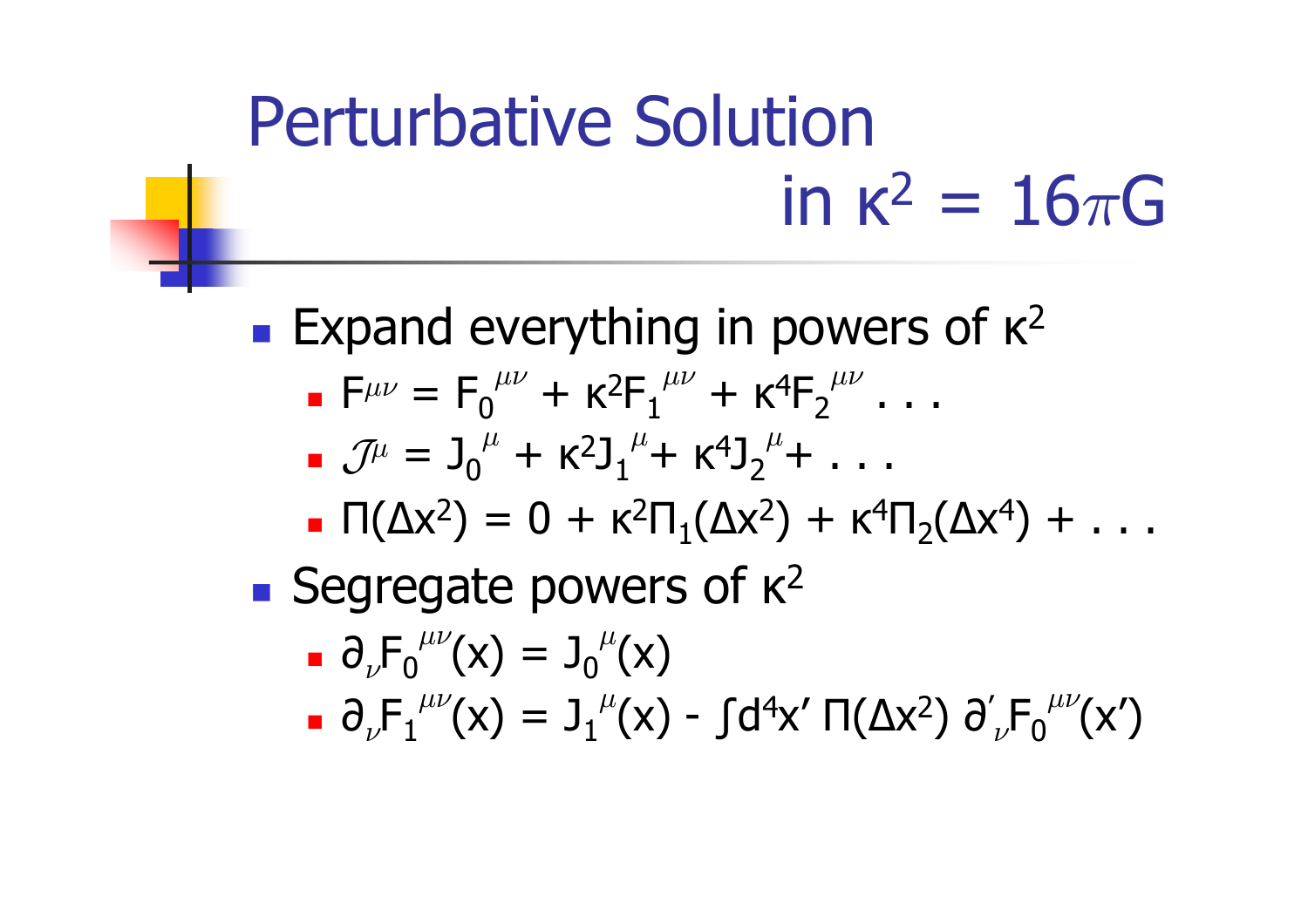$$
\mathcal{L} = \mathcal{L}_{GR} + \mathcal{L}_{EM} + \mathcal{L}_{BPHZ}
$$
\n
$$
\mathcal{L}_{GR} = 1/16\pi G \text{ RV-g}
$$
\n
$$
\mathcal{L}_{EM} = -\frac{1}{4}F_{\mu\nu}F_{\rho\sigma}g^{\mu\rho}g^{\nu\sigma}V-g
$$
\n
$$
\delta^2S_{EM}/\delta A_{\mu}(x)\delta A_{\rho}(x') = \partial_{\kappa}\left\{\sqrt{-g[g^{\kappa\lambda}g^{\mu\rho} - g^{\kappa\rho}g^{\lambda\mu}]\partial_{\lambda}\delta^D(x-x')\right\}}
$$
\n
$$
\mathcal{L}_{BPHZ} = C_4D_{\alpha}F_{\mu\nu}D_{\beta}F_{\rho\sigma}g^{\alpha\beta}g^{\mu\rho}g^{\nu\sigma}V-g
$$
\n
$$
= g_{\mu\nu}(x) = \eta_{\mu\nu} + \kappa h_{\mu\nu}(x) \quad \kappa^2 = 16\pi G
$$
\n
$$
\mathcal{L}_{BPHZ} = \left[g^{\kappa\lambda}g^{\mu\rho} - g^{\kappa\rho}g^{\lambda\mu}\right] = \eta^{\kappa\lambda}\eta^{\mu\rho} - \eta^{\kappa\rho}\eta^{\lambda\mu}
$$
\n
$$
+ \kappa V^{\mu\rho\kappa\lambda\alpha\beta} h_{\alpha\beta} + \kappa^2 U^{\mu\rho\kappa\lambda\alpha\beta\gamma\delta} h_{\alpha\beta} h_{\gamma\delta} + O(\kappa^3)
$$
\n
$$
\mathcal{L}_{HPRX}\left(\mathcal{L}_{BPHZ} = \eta^{\alpha\beta}\eta^{\kappa[\lambda}\eta^{\rho]\mu} + 4 \eta^{\alpha[\mu}\eta^{\kappa}H^{\rho}\eta^{\lambda}]\right)
$$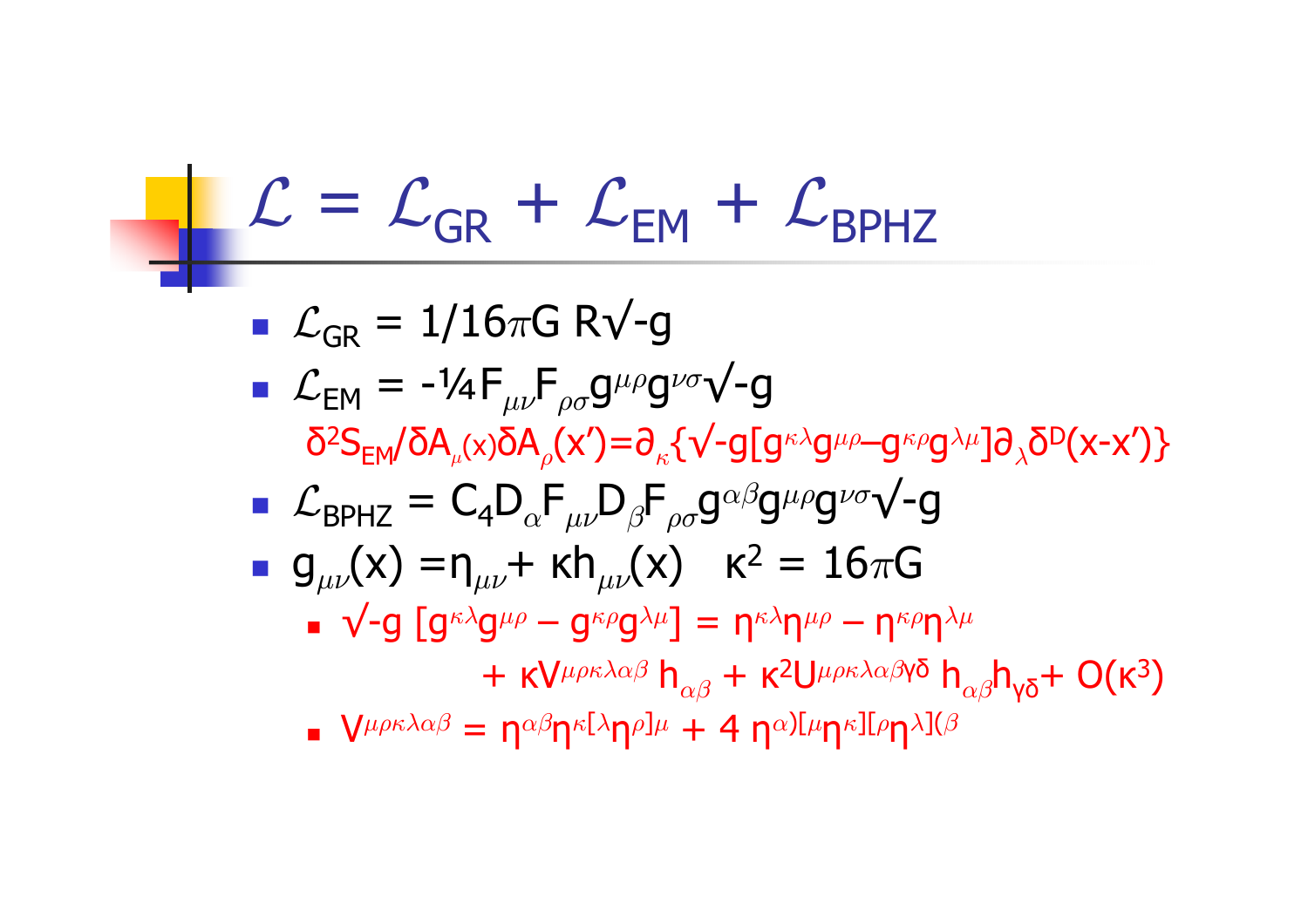All Propagators from Scalar(dimensionally regulate in D dimensions)

**Service Service**  $\blacksquare$  iΔ(x;x') = Γ(D/2 -1)/4 $\pi$ <sup>D/2</sup> (1/Δx<sup>2</sup> )D/2 -1  $\blacksquare$  $\Delta x^2 = ||x - x'||^2 - (|t - t'| - i\varepsilon)^2$ <br>
∴ 1⁄2 (2μΔ)  $\mathcal{L}_{EMfix}$  = -½ ( $\partial^{\mu}$  - if A 1(v·v') = r  $\mu$ Д  $_{\mu}$ )<sup>2</sup>  $\overline{\phantom{a}}$  i[ $\mu$  $\Delta_{\nu}$ ] $({\mathsf X};{\mathsf X}') = {\mathsf N}_{\mu\nu}$  i $\Delta({\mathsf X};{\mathsf X}')$ <br>——14 (Ə $\nu$ b—14 Ə **Service Service**  $\mathcal{L}_{GRfix}$  = -1/2 ( $\partial^{\nu}$ <br>- if A 1(y.y. h $_{\mu\nu}$ -½∂ $_{\mu}$ h) $^2$  $\blacksquare$ ■ i[ $\Delta_{\rho\sigma}$ ](x;x')  $=\,$  [2η $_{\mu(\rho}$ η $_{\sigma)\nu}$   $_{\nu}$  – 2/(D-2) η $_{\mu\nu}$ η $_{\rho\sigma}$ ] iΔ(x;x') **NB have both real and imaginary parts**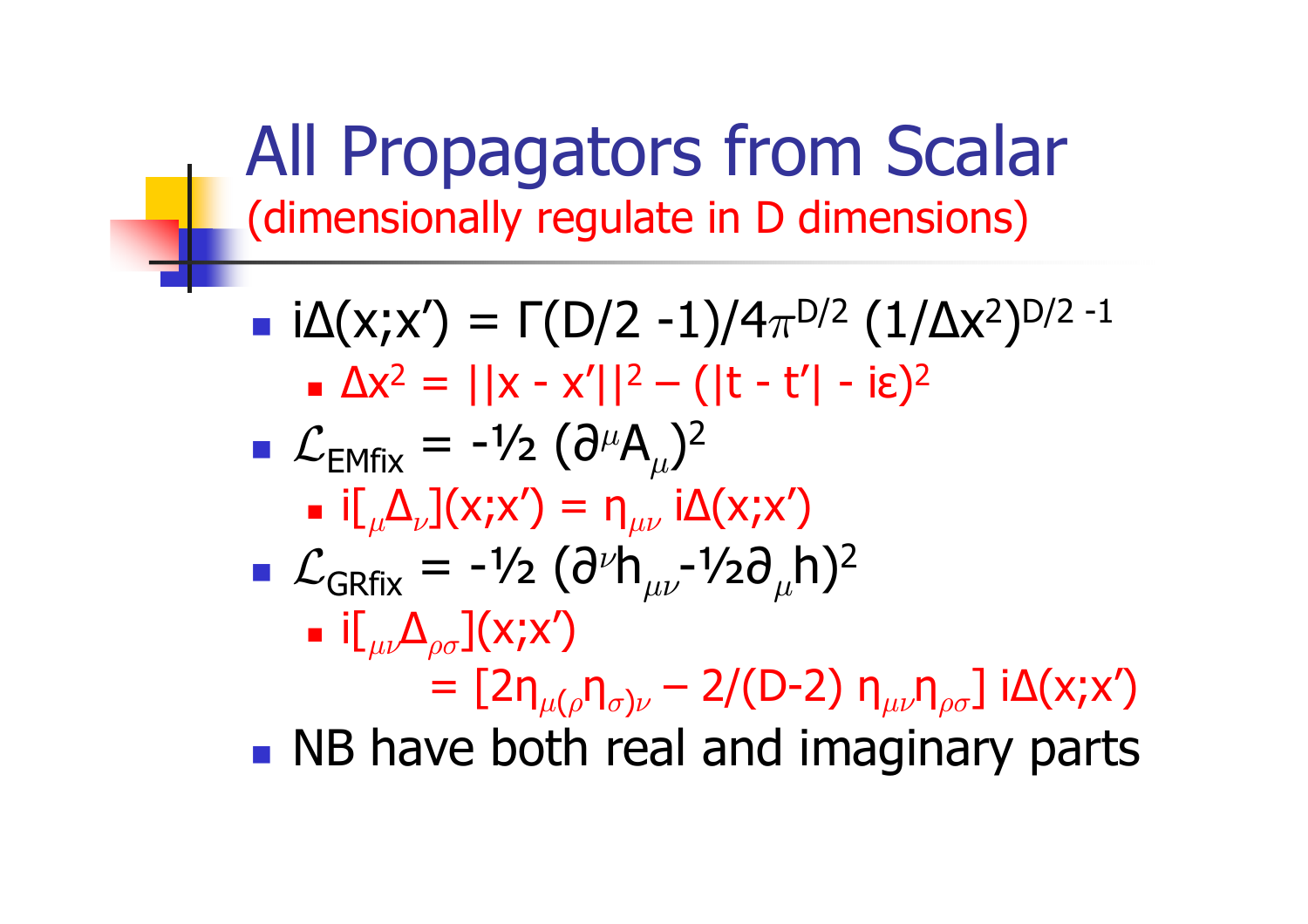

i $\llbracket \mu \bigcap \nu$  $= -\kappa^2 \Gamma^2(D)$  $\omega$ ] $_{3\text{pt}}$  =  $\partial_\kappa$ ∂ $'\partial_\theta$ {iκV $^{\mu\rho\kappa\lambda\alpha\beta}$  i[ $_{\alpha\beta}$ Δ $_{\gamma\delta}$ ] iκV $^{\nu\sigma\phi\theta}$ γδ  $\partial_\lambda$ ∂ $'\mathstrut_\phi$  i[ $_{\rho}$  $\Delta^{\vphantom{\dagger}}_\sigma]\}$ 2Γ2(D/2-1)/16 $\pi^{D/2}$  (D-3)(D-2)<sup>2</sup>  $^{2}D$  • {(D+1)ηµν/∆x2D -2D∆x µ∆x<sup>ν</sup>/∆x2D+2 }= Same • 1/[2(D-1)] [η $\mu\nu$ ∂<sup>2</sup> - ∂ $\mu$ ∂<sup>*v*</sup>] 1/Δx<sup>2D-2</sup>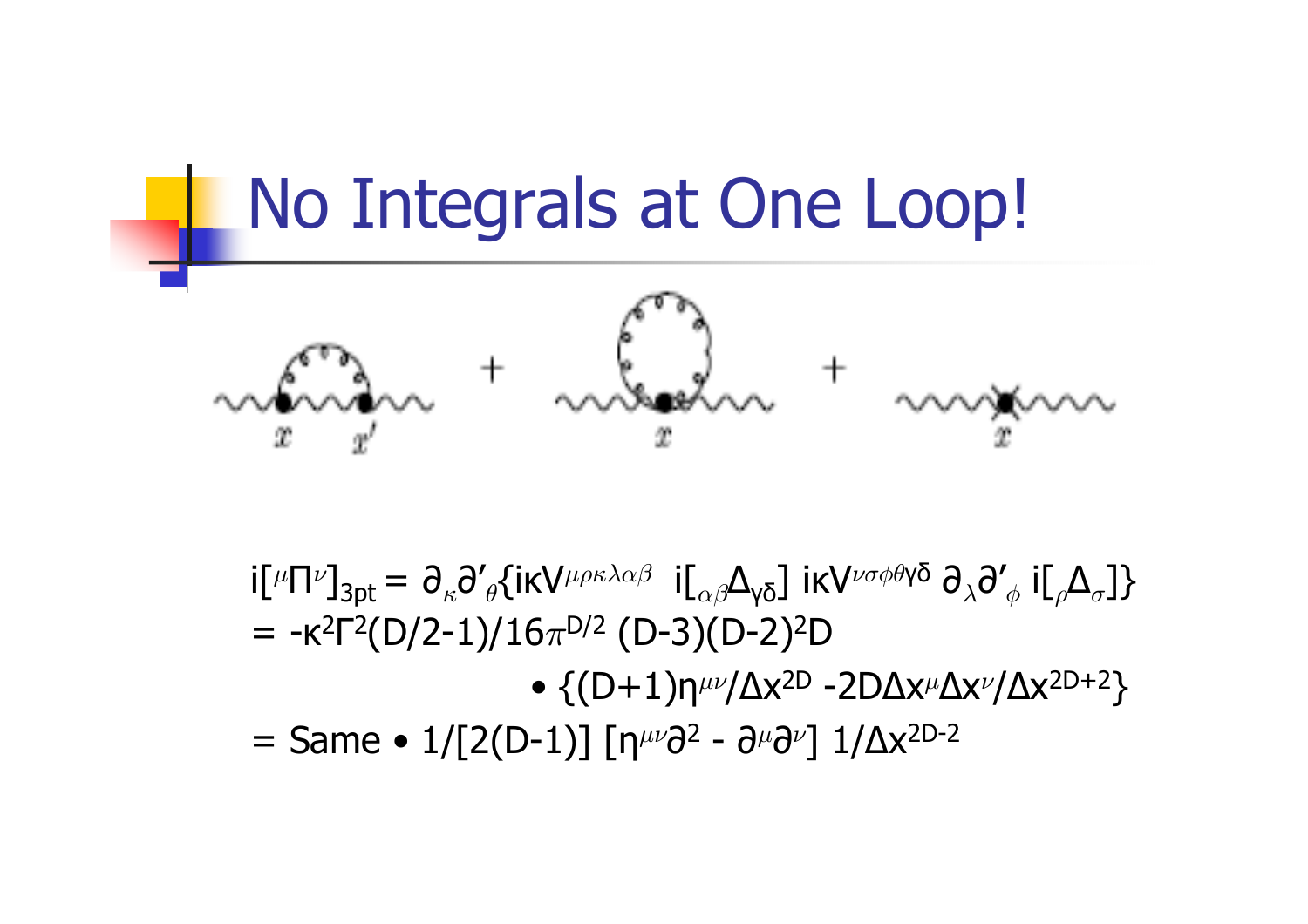# $\lceil \mu \lceil \nu \rceil (X;X')$  $=$  (η $\mu\nu$ ∂<sup>2</sup>-∂ $\mu$ ∂<sup> $\nu$ </sup>) Π(x;x')

- **Service Service**  $\blacksquare$  Π $_{\rm 3pt}$  = iκ $^{\rm 2}$ Γ $^{\rm 2}$ (D/2 -1)/16 $\pi^{\rm D}$  $\bullet$ (D-3)(D-2)<sup>2</sup>D/2(D-1) 1/ $\Delta$ x<sup>2D-2</sup>
- **Service Service**  $\blacksquare$  i[μΠ $\nu$ ] $_{\rm 4pt}$ 
	- =  $\partial_{\kappa}$ {iκ<sup>2</sup>U<sup>μνκλαβγδ</sup> i[<sub>αβ</sub>Δ<sub>γδ</sub>](x;x)  $\partial_{\lambda} \delta^{D}(x-x')$ }
		- Zero because  $1/\Delta x^{D-2}$   $\rightarrow$  0 for  $x' = x$  in DR
- **Service Service** ■ i[<sup>µ</sup>Π<sup>*v*</sup>]<sub>ctm</sub> = 4iC<sub>4</sub>(η<sup>μν</sup>∂<sup>2</sup>-∂<sup>µ</sup>∂<sup>*v*</sup>)∂<sup>2</sup>δ<sup>D</sup>(x-x')
	- $\blacksquare$ ■  $\Pi$ <sub>ctm</sub> = 4C<sub>4</sub>∂<sup>2</sup>δ<sup>D</sup>(x-x')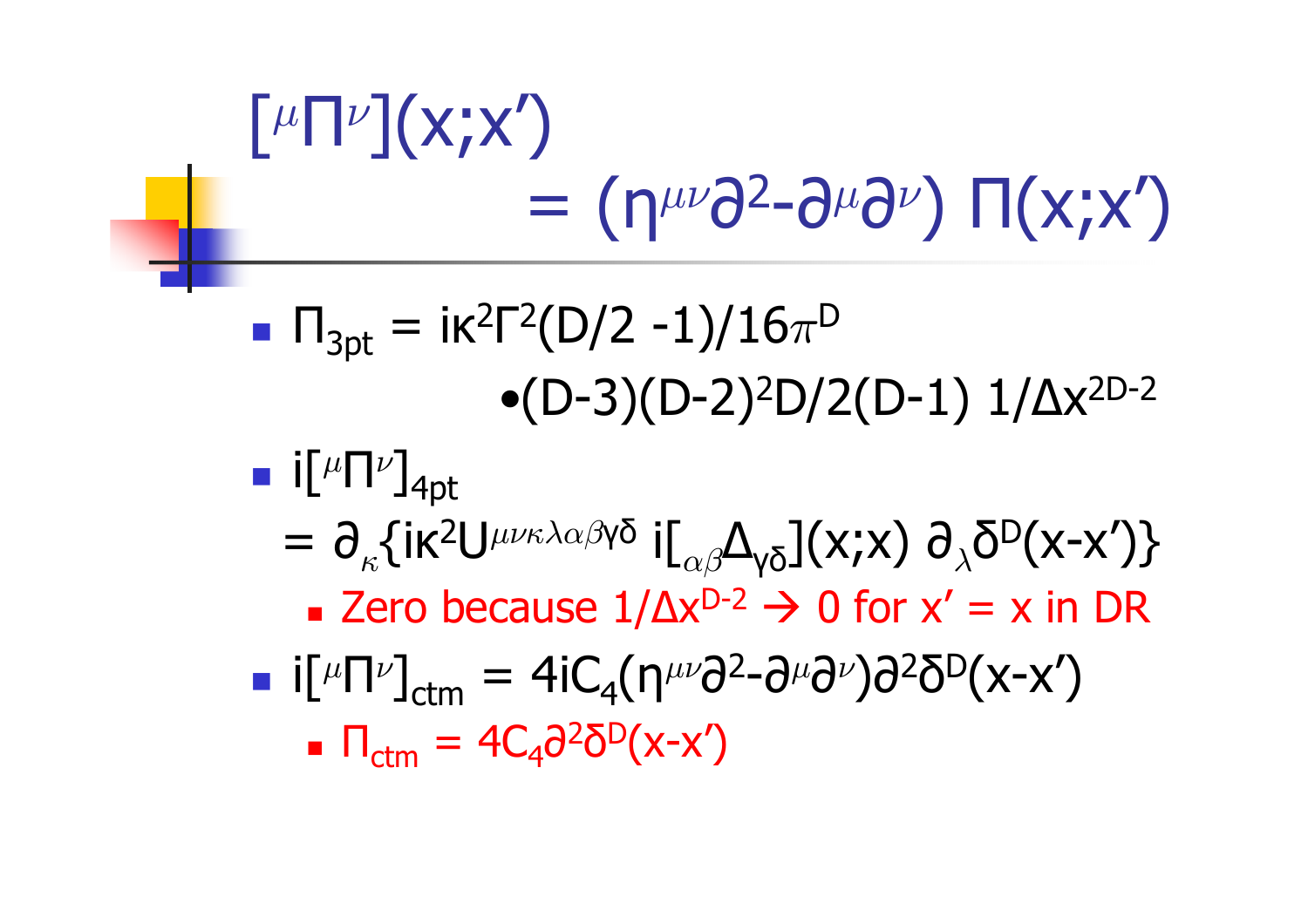### Renormalization

- Need  $\int d^4x' \Pi(\Delta x^2)$  Regular(x')<br>1/Ax2D-2 = 1/ (D 2)-2 22E1/Ax2E
- $\blacksquare$  1/Δx<sup>2D-2</sup> = ½(D-2)<sup>-2</sup> ∂<sup>2</sup>[1/Δx<sup>2D-4</sup>]
	- =¼(D-2)-2(D-3)-1(D-4)-1 ∂<sup>4</sup>[1/∆x2D-6 ]
- $0=-\frac{\partial^2[1/\Delta x^{D-2}]+i4\pi^{D/2}}{\Gamma(D/2-1)}\frac{\partial^D(x-x')}{\partial^D(x-x')}$

$$
1/\Delta x^{2D-6} - \mu^{D-4}/\Delta x^{D-2}
$$

= -½(D-4) ln(µ2∆x2)/∆x2 + O[(D-4)22]<br>]

T. **Absorb delta function in**  $C_4$ 

 o,  $\blacksquare$  Π(Δx<sup>2</sup>) = -iκ<sup>2</sup>/192 $\pi$ <sup>4</sup> ∂<sup>4</sup>[ln(μ<sup>2</sup>Δx<sup>2</sup>)/Δx<sup>2</sup>] + O(κ<sup>4</sup> <sup>4</sup>)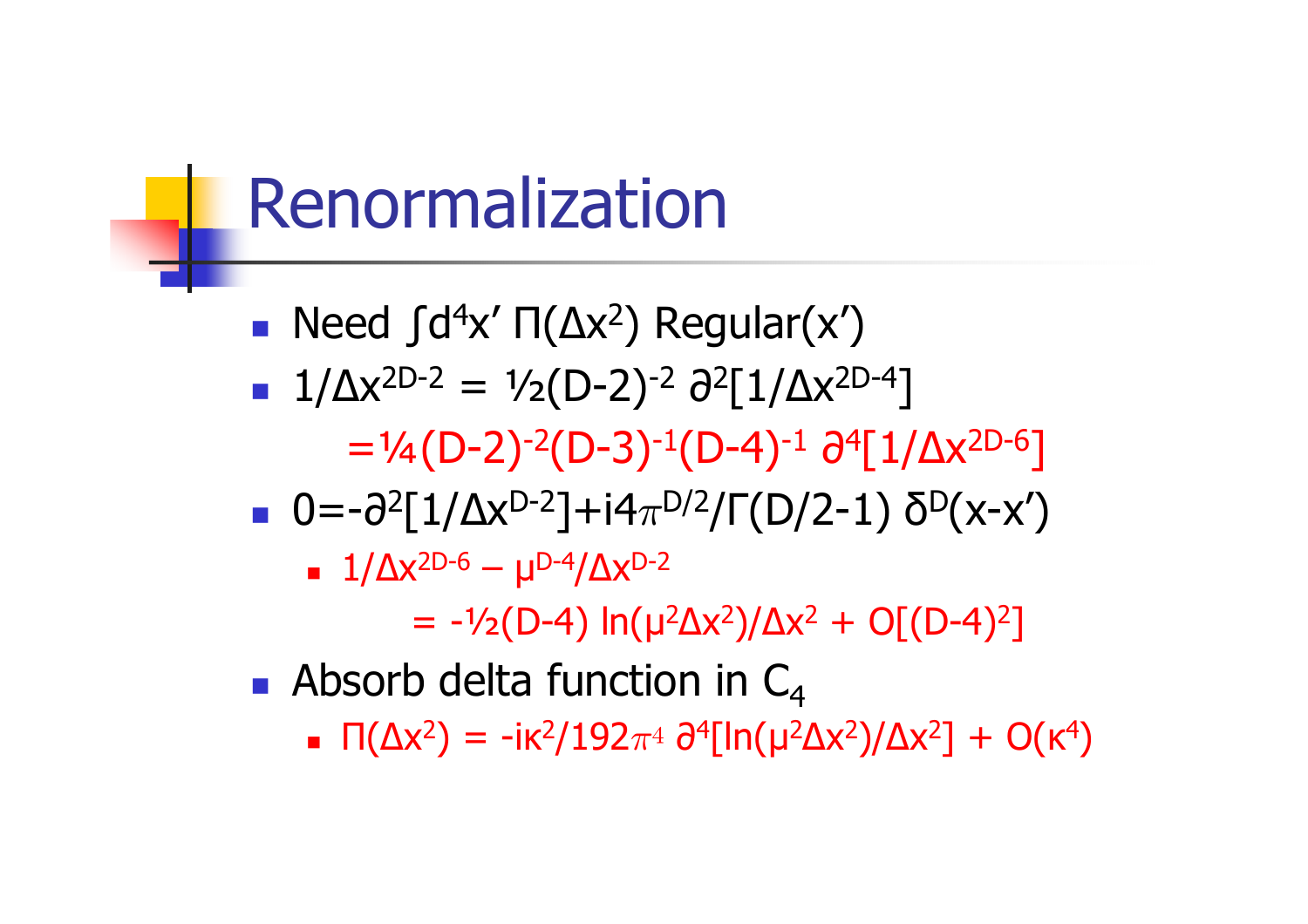Schwinger-Keldysh Formalism (converting in-out to in-in)

**Service Service** ■ End of each line gets ± polarity<br>■ Vertices all + (normal) or all – ( **Nectices all + (normal) or all – (-normal)**<br>- lust replace Ax<sup>2</sup> in propagators ■ Just replace  $\Delta x^2$  in propagators  $+ +$   $\rightarrow$   $||x - x'||^2 - (|t - t'| - i\varepsilon)^2$ <br>- +-  $\rightarrow$   $||y - y'||^2 - (t - t' + i\varepsilon)^2$  $+ - \rightarrow ||x - x'||^2 - (t - t' + i\varepsilon)^2$ <br>- -+  $\rightarrow ||y - y'||^2 - (t - t' - i\varepsilon)^2$  $-+$   $\rightarrow$   $||x - x'||^2 - (t - t' - i\varepsilon)^2$ <br> $- - \rightarrow$   $||x - x'||^2 - (t - t' - i\varepsilon)^2$  --  $\rightarrow$   $||x - x'||^2 - (|t - t'| + i\varepsilon)^2$ <br>  $+$  NL nt function gives  $2N$  i

 $\blacksquare$  In-out N-pt function gives 2<sup>N</sup> in-in N-pt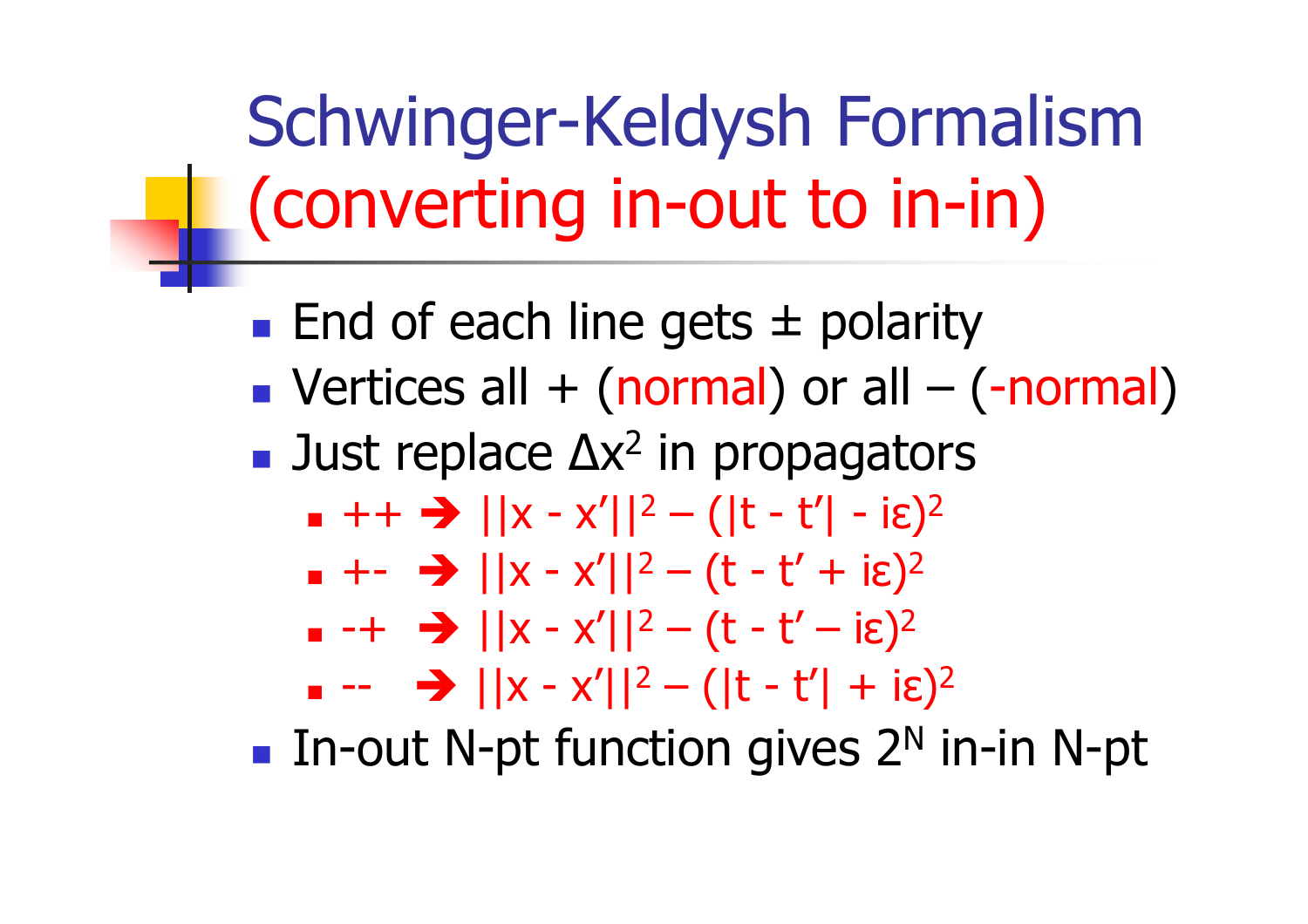# SK Effective Field Equations

 $\Pi_{\mathsf{in}\text{-} \mathsf{out}} \mathrel{\Rightarrow} \Pi_{++} + \Pi_{+}$ ■ ∪ /  $t' > t \rightarrow ++$  and  $+-$  cancel<br>Ar  $> \Lambda t \rightarrow ++$  and  $+-$  cancel o, • Δr > Δt <del>-></del> ++ and +- cancel<br>• ^r < ^t <del>-></del> +- = -(++)<sup>\*</sup> o, ∆r < ∆t +- = -(++) \*■ ln(μ<sup>2</sup>Δx<sup>2</sup>)/Δx<sup>2</sup> = ½ ∂<sup>2</sup>[ln<sup>2</sup>(μ<sup>2</sup>Δx<sup>2</sup>) − 2ln(μ<sup>2</sup>Δx<sup>2</sup>)]<br>■ ln(u<sup>2</sup>Δx<sup>2</sup>++) − ln(u<sup>2</sup>Δx<sup>2</sup>+-) = iπ θ(Δt-Δr)  $\blacksquare$  In(u<sup>2</sup>Δx<sup>2</sup>++) — In(u<sup>2</sup>Δx<sup>2</sup>+-) = I $\pi$  θ = ln(μ<sup>2</sup>Δx<sup>2</sup>++) — ln(μ<sup>2</sup>Δx<sup>2</sup>+-) = iπ θ(Δt-Δr)<br>= ln<sup>2</sup>(μ2Λy<sup>2</sup>++) — ln<sup>2</sup>(μ2Λy<sup>2</sup>+)  $\sim$  0.000  $\sim$  0.000  $\sim$  0.000  $\sim$  0.000  $\sim$  0.000  $\sim$  0.000  $\sim$  0.000  $\sim$  0.000  $\sim$  0.000  $\sim$ o,  $\ln^2(\mu^2 \Delta x^2_{++}) - \ln^2(\mu^2 \Delta x^2_{+-})$ <br>= i2π  $=$  i2 $\pi$  θ(Δt-Δr) ln[μ²(Δt²-Δr²)]  $\blacksquare$  Π(x;x') = G/24  $[\ln[\mu^2(\Delta t^2-\Delta r^2)]-1]\} + O(G^2)$  $\pi$ 2<sup>2</sup> ∂<sup>6</sup>{θ(Δt-Δr)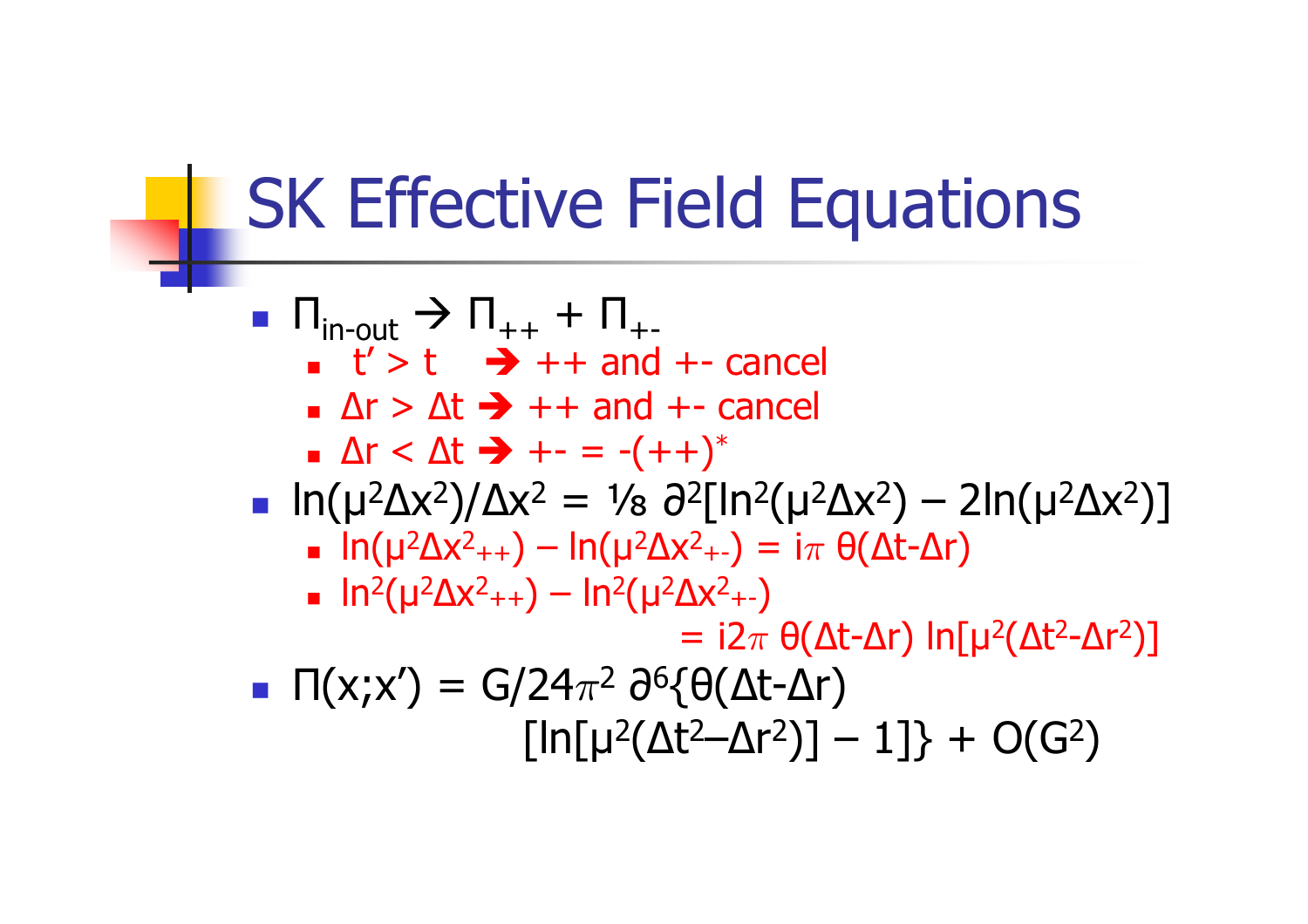#### No Change for Photons

- $\overline{\partial}_{\nu}F^{\nu\mu}(x) + \int d^4x' \ \Pi(x;x')\partial'$  ${}_{\nu}\mathsf{F}^{\nu\mu}(\mathsf{x}')=\mathcal{J}^{\mu}(\mathsf{x})$  $\bullet$   $\partial_\nu\mathsf{F}^{\nu\mu}(\mathsf{x})=0$  works for  $\mathcal{J}^\mu=0$
- **Service Service Should be true to all orders**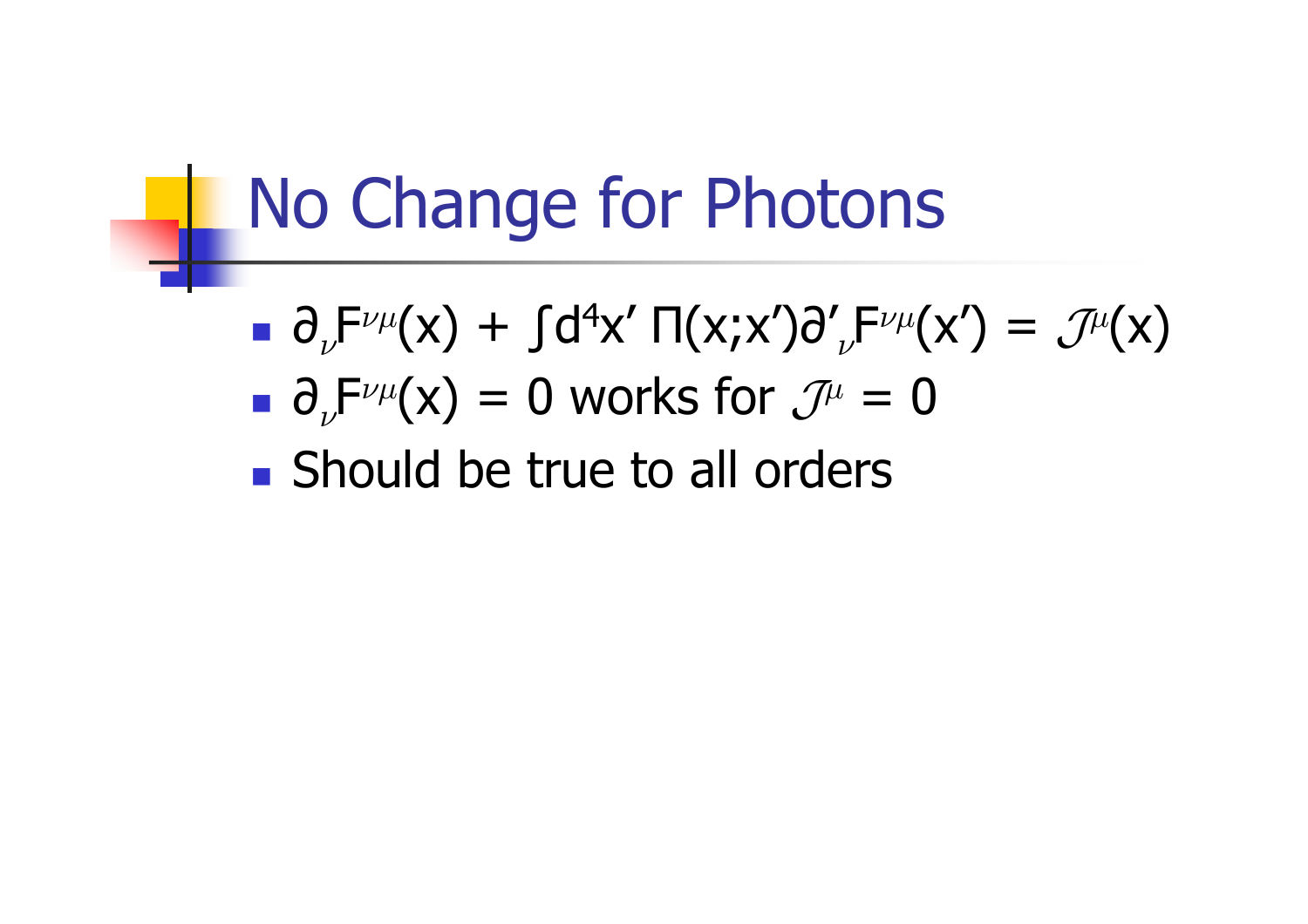# UV Enhancement for Coulomb

- T.  $\bullet \Phi(r) = q/4\pi r [1 + 2G/3\pi r^2 + O(G^2)]$ 
	- and the first state of the control of the cono,  $\blacksquare$  #G/r<sup>2</sup> fixed by dimensionality
	- o, **No dependence on finite part of counterterm**
- **Same sign as S-matrix techniques** 
	- o, • Radkowski (1970)<br>• Bierrum-Bohr (201
	- o, Bjerrum-Bohr (2002)
- T. ■ Opposite to RG flow from β-function
	- m. • Robinson & Wilczek (2006)<br>• Harst & Reuter (2011)
	- o, **Bullarst & Reuter (2011)<br>Rut other things matte .**
	- o, **But other things matter**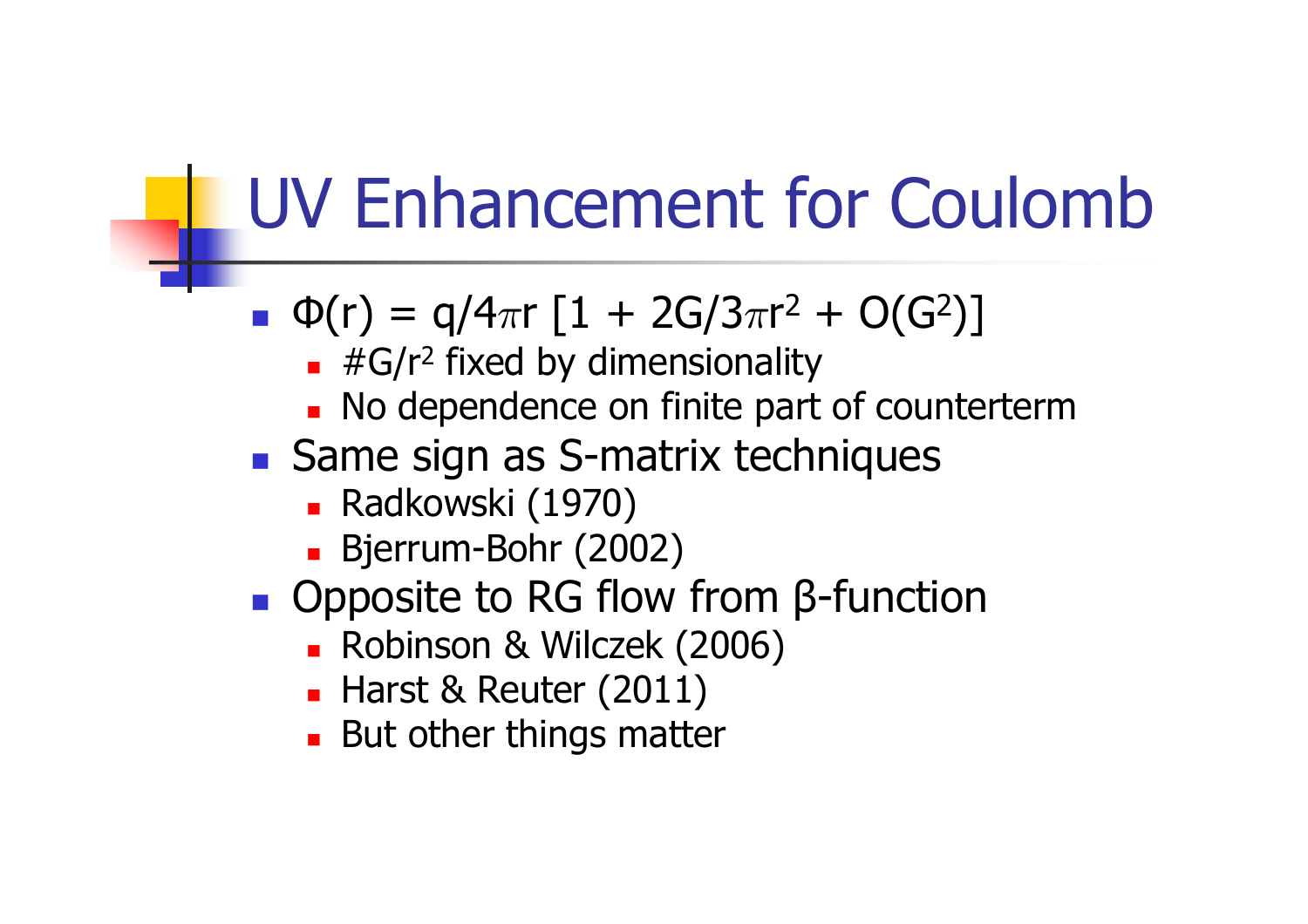#### Light-Cone Pushed Out

**Service Service Point dipole p' created at t=0** i $\blacksquare$  J<sup>0</sup>(t,x} = -θ(t) pʲ∂<sub>i</sub> δ<sup>3</sup>(x)  $\blacksquare$  Ji $(t,x) = p^{\mathsf{i}} \; \delta(t) \delta^3(x)$ i**Service Service** ■ Induced F<sub>ij</sub>(t,x) = -θ(t) (∂<sub>i</sub>p<sub>j</sub>  $_{j}$  -  $\partial_{j}$  $_{\rm j}$ p $_{\rm j}$ ) X  $\bullet$  0 Loop: δ(r<sup>2</sup>  $-$  t<sup>2</sup>)/2π<br>- 1 Loop: -4C/3π δ'(r<sup>2</sup>  $\sim$   $\sim$  $\blacksquare$  1 Loop: -4G/3**这个人都是一个人的人,我们也不能在这个人的人,我们也不能在这个人的人,我们也不能在这个人的人,我们也不能在这个人的人,我们也不能在这个人的人,我们**是我们的人,我  $\pi$  $\pi$  δ'(r<sup>2</sup> — t<sup>2</sup>)/2 $\pi$ **Service Service** ■ Hence  $\delta(r^2 - t^2 - 4G/3\pi) + O(G^2)$ • Super-Iuminal but Poincare inva 2) **Super-luminal but Poincare invariant**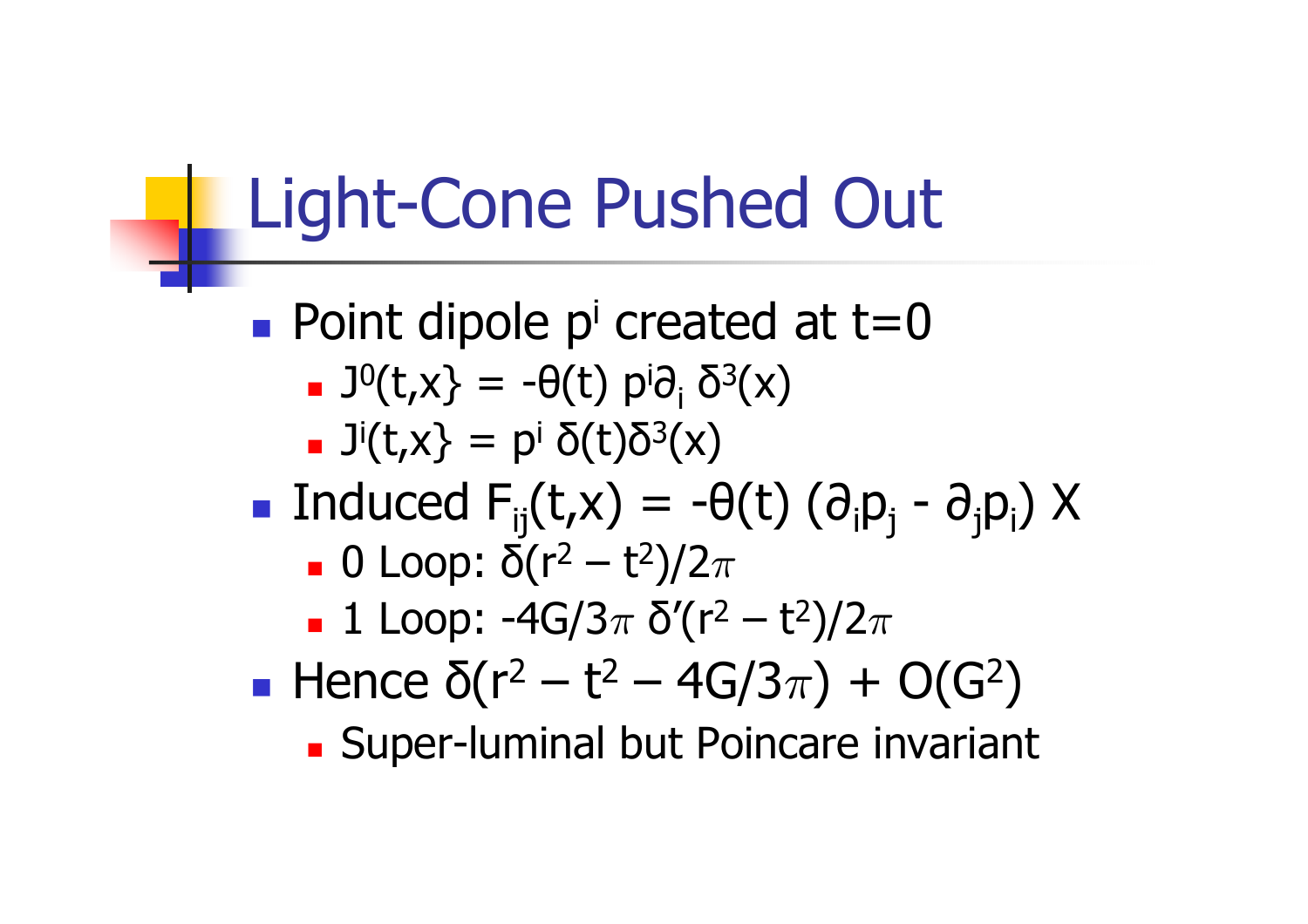# Smearing of the Light-Cone

- **Service Service** An old idea (Pauli 1956, Deser 1957)<br>An old idea (Pauli 1956, Deser 1957)
	- $\blacksquare$  i∆[g](x;x′) = 1/{2  $\pi^{\rm a}$  σ[g](x;x′)} + O(lnσ)
	- the contract of the con-× ■ ∫d<sup>4</sup>x' {i∆[g](x;x')}<sup>2</sup> doesn't exist<br>- But, F[da] (d4y' fi^[a](y;y')}<sup>2</sup> m
	- But \_Γ[dg] ∫d<sup>4</sup>x' {i∆[g](x;x')}<sup>2</sup> might<br>`omothing quantum qravity should
- **Something quantum gravity should do** 
	- × **Example 15 a quantum operator**
	- S-luminal propagation thru fluctuations
- We might (eventually) build starships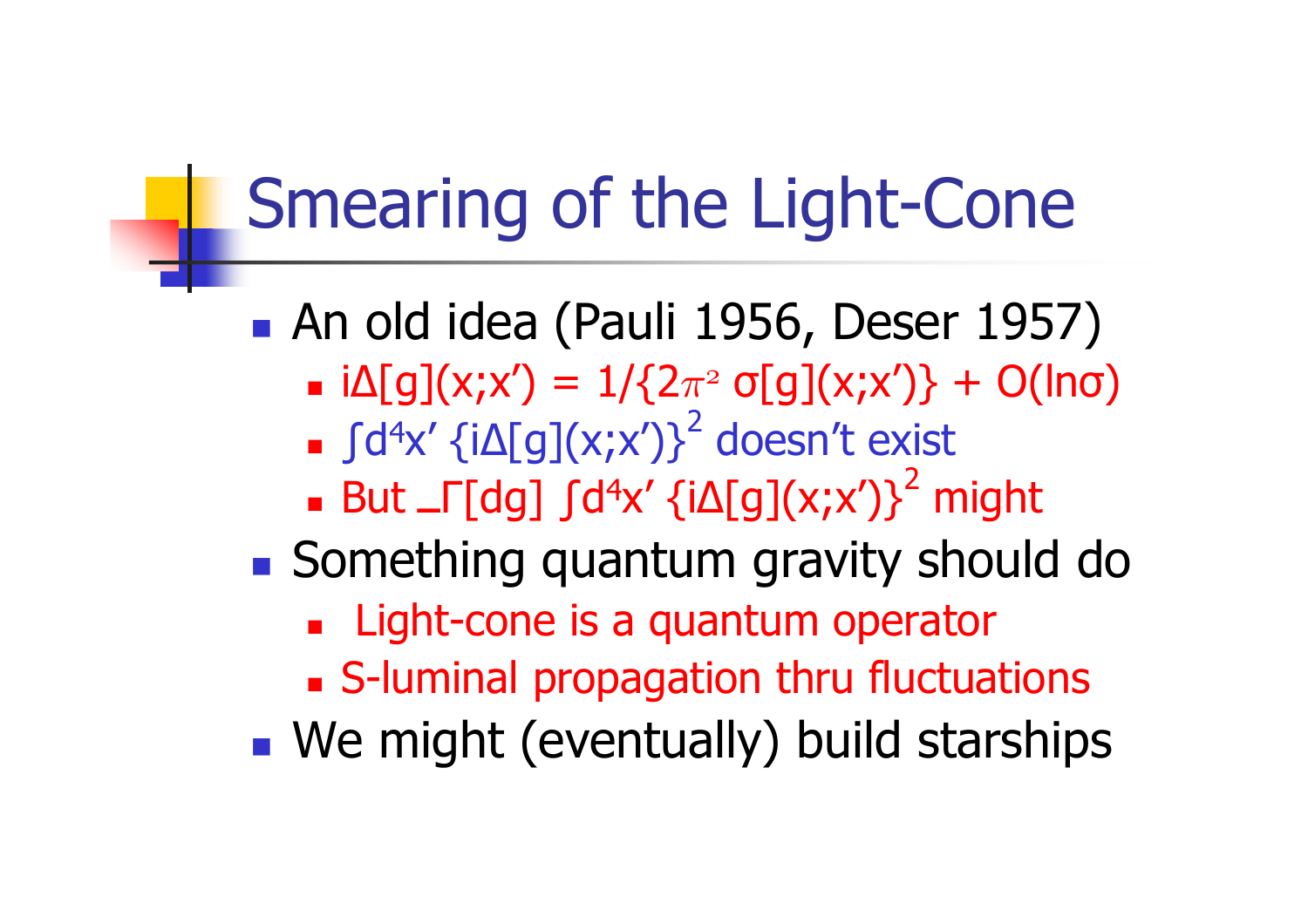#### Gauge Dependence

**Service Service** ■ 3-Parameter Poincare invariant gauge  $\mathcal{L}_{\mathsf{GRfix}}$ = -1/2a  $\mathcal{F}^{\mu}$   $\mathcal{F}_{\mu}$   $\mathcal{F}_{\mu}$  =  $\partial^{\nu}$ h $_{\mu\nu}$  - b/2 ∂  $\mu$ h $\mathcal{L}_{\mathsf{EMfix}}$ = -1/2c (∂ $^{\mu}$  $\mu$ Д  $_{\mu}$ )<sup>2</sup>  $\Pi_{\mathsf{new}}(\mathsf{x};\mathsf{x}') = \mathsf{K}(\mathsf{a},\mathsf{b}) \; \Pi_{\mathsf{old}}(\mathsf{x};\mathsf{x}')$  $\blacksquare$  $\blacksquare$   $\left[\mathsf{F}_{\mathsf{new}}\right]_{\mu\nu}$ (x) = K(a,b)  $\left[\mathsf{F}_{\mathsf{old}}\right]_{\mu\nu}$ (x)  $K = -3a/2 (3b^2-12b+8)/(b-2)^2 - 1/2(b-2)^2$ **Dynamical gravitons contribute nothing!**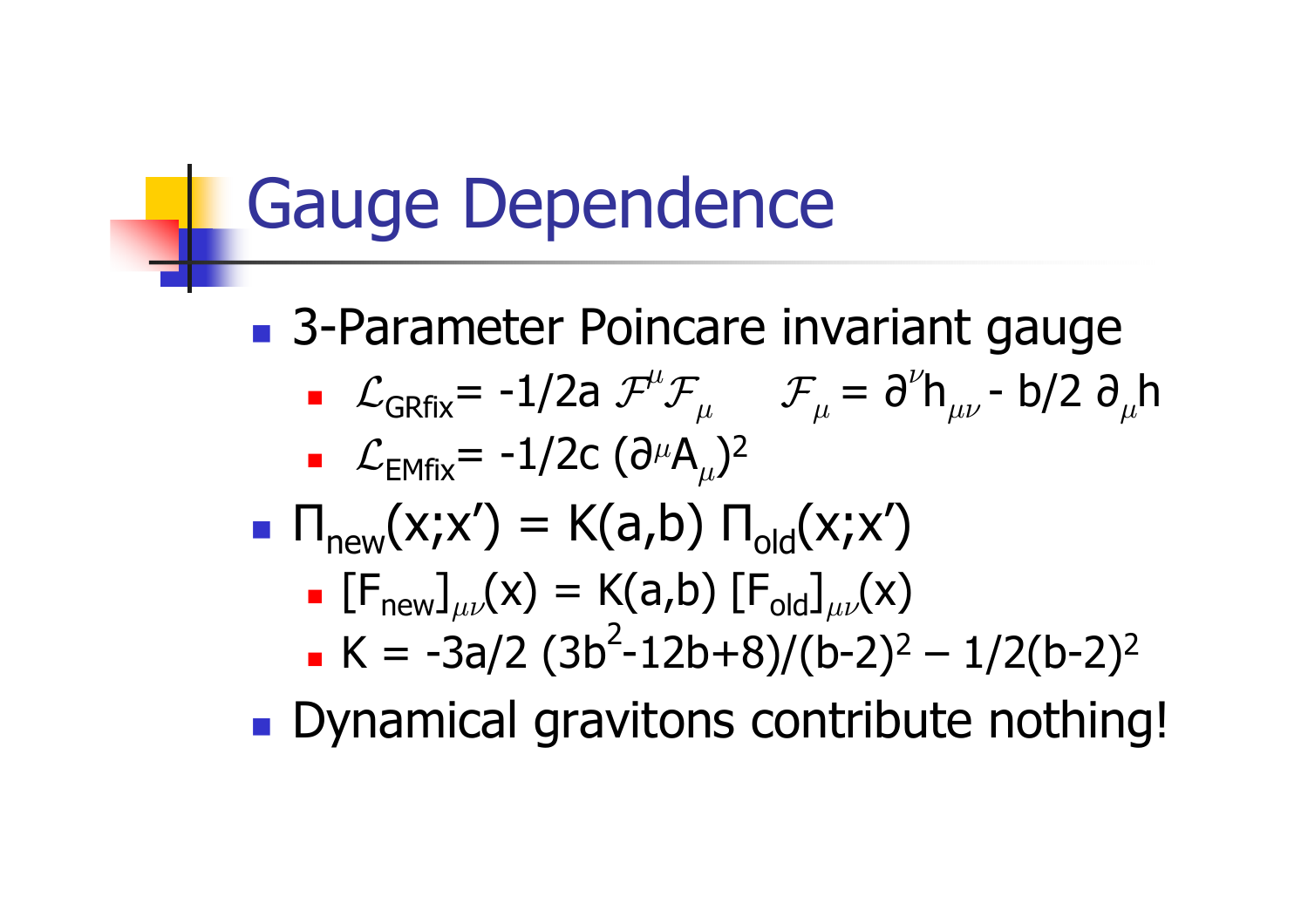#### What Gives????

- **Service Service**  $\blacksquare$  Need 1 loop correction to  $\boldsymbol{\rm J}^\mu$
- Must also fix "t" and "r" geometrically<br>Also frames in which  $F^{\mu\nu}$  reported
	- ×  $\blacksquare$  Also frames in which  $\mathsf{F}^{\mu\nu}$  reported
- **Service Service But our results agree with those from** gauge independent S-matrix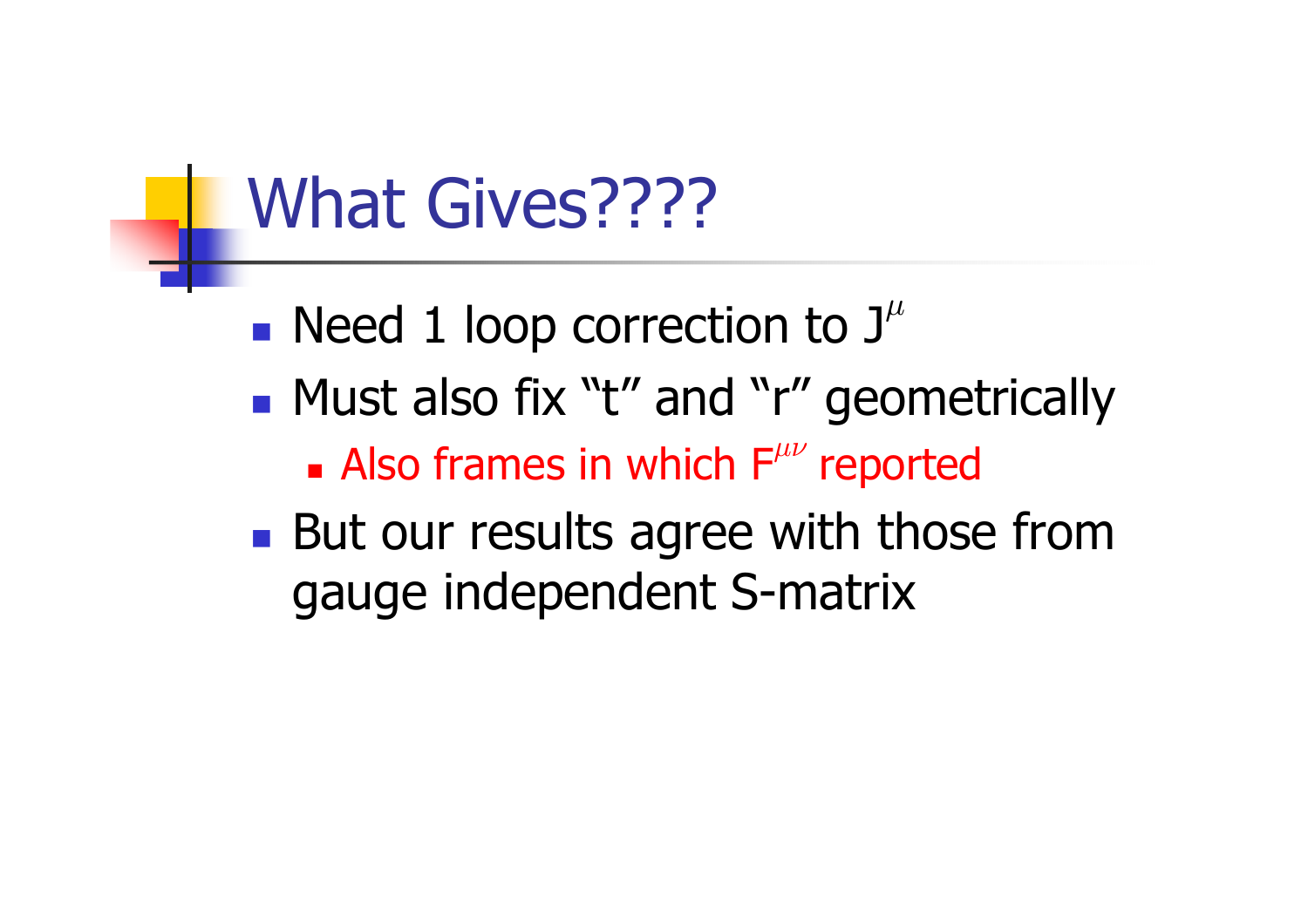# **Summary**

- **Service Service** ■  $\partial_{\nu}F^{\nu\mu}(x) + \int d^4x' \, \Pi(x;x') \partial'_{\nu}F^{\nu\mu}(x') = J^{\mu}(x)$ <br>■  $\Pi = G/(24\pi^2) \partial^6 \{ \theta(\Delta t - \Delta r) \, [\ln[\mu^2(\Delta t^2 - \Delta r^2)] - 1] \} + O(G^2)$ П = Π = G/(24π²) ∂<sup>6</sup> {θ(Δt-Δr) [ln[μ²(Δt²-Δr²)] - 1]} + O(G²)
- Dynamical photons unchanged<br>- m(r) > a/(4πr) [1 + 2G/(3πr<sup>2</sup>)
- **■** Φ(r) → q/(4πr) [1 + 2G/(3πr<sup>2</sup>) + O(G<sup>2</sup>)]<br>■ Pulse → r<sup>2</sup> t<sup>2</sup> + 4G/3π + O(G<sup>2</sup>)
- **Service Service Pulse**  $\rightarrow$   $r^2 = t^2 + 4G/3\pi + O(G^2)$ <br>**R** NB Poincare invariance inevitable in
	- **NB Poincare invariance inevitable in pert.**
- Gauge dependence requires work<br>Rut S-matrix results gauge indenend
	- × **But S-matrix results gauge independent**